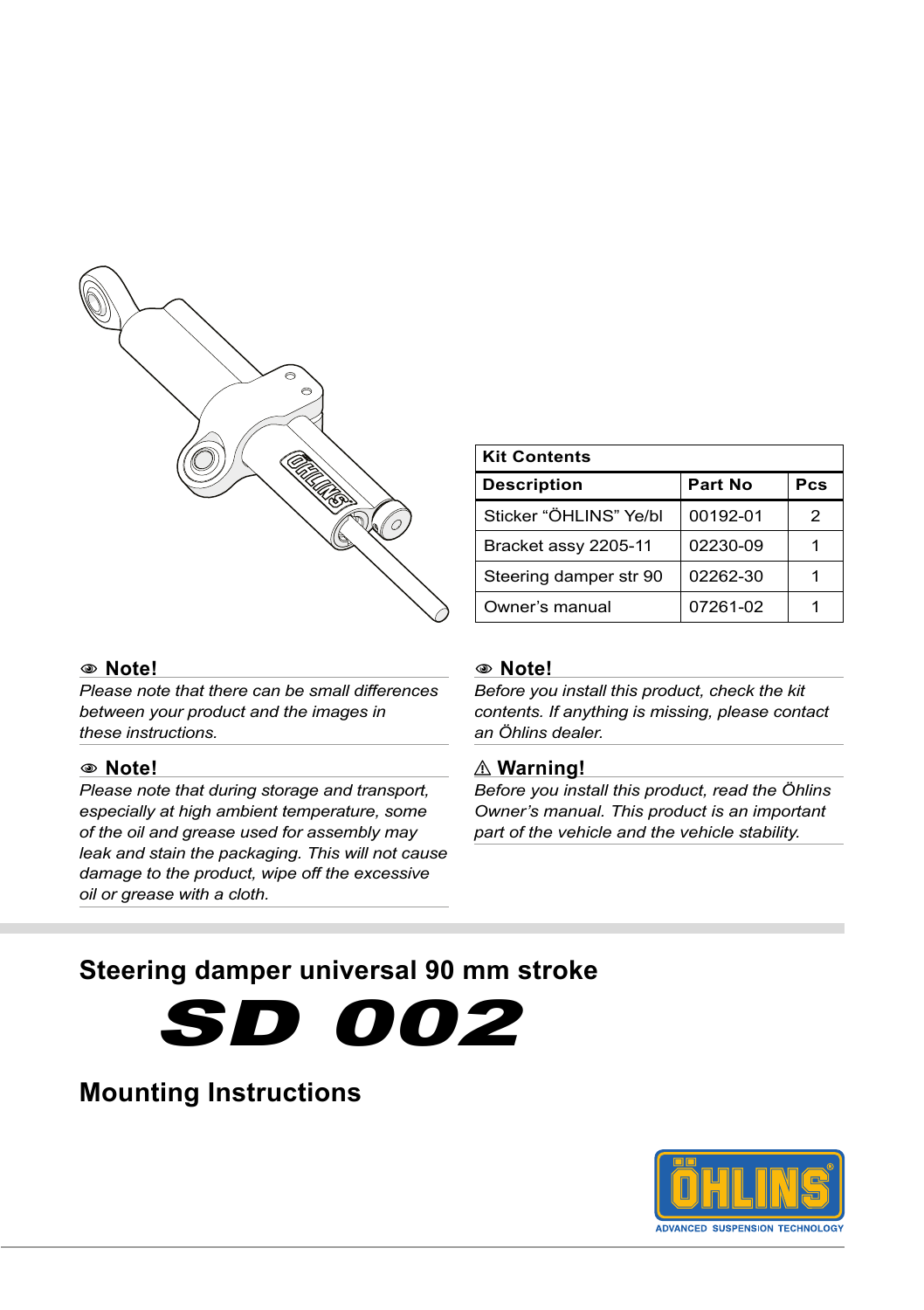# **MOUNTING INSTRUCTIONS**

#### ⚠ **Warning!**

*We strongly recommend to let an Öhlins dealer install this product.*

#### ⚠ **Warning!**

*If you work with a lifted vehicle, make sure that it is safely supported to prevent it from tipping over.*

#### 1 **Note!**

*When you work with this product, see the vehicle service manual for vehicle specific procedures and important data.*

#### 1 **Note!**

*Before you install this product clean the vehicle.*

#### **1**

Install the bracket assembly (02230-09) on the Öhlins steering damper. See the figure. Adjust the steering damper by letting it slide in its bracket assembly so that the steering damper uses the same stroke both ways.

#### 1 **Note!**

*Make sure that the steering has clearance for turning both to the left and to the right end positions, and that the damper is not used as a stop.*

#### **2**

Read more about the steering damper and its different settings in your Öhlins Owners Manual.

### ✋**✋ Caution!**

*Make sure that all screws are tightened to the correct torque and that nothing fouls or restricts movement of the steering damper.*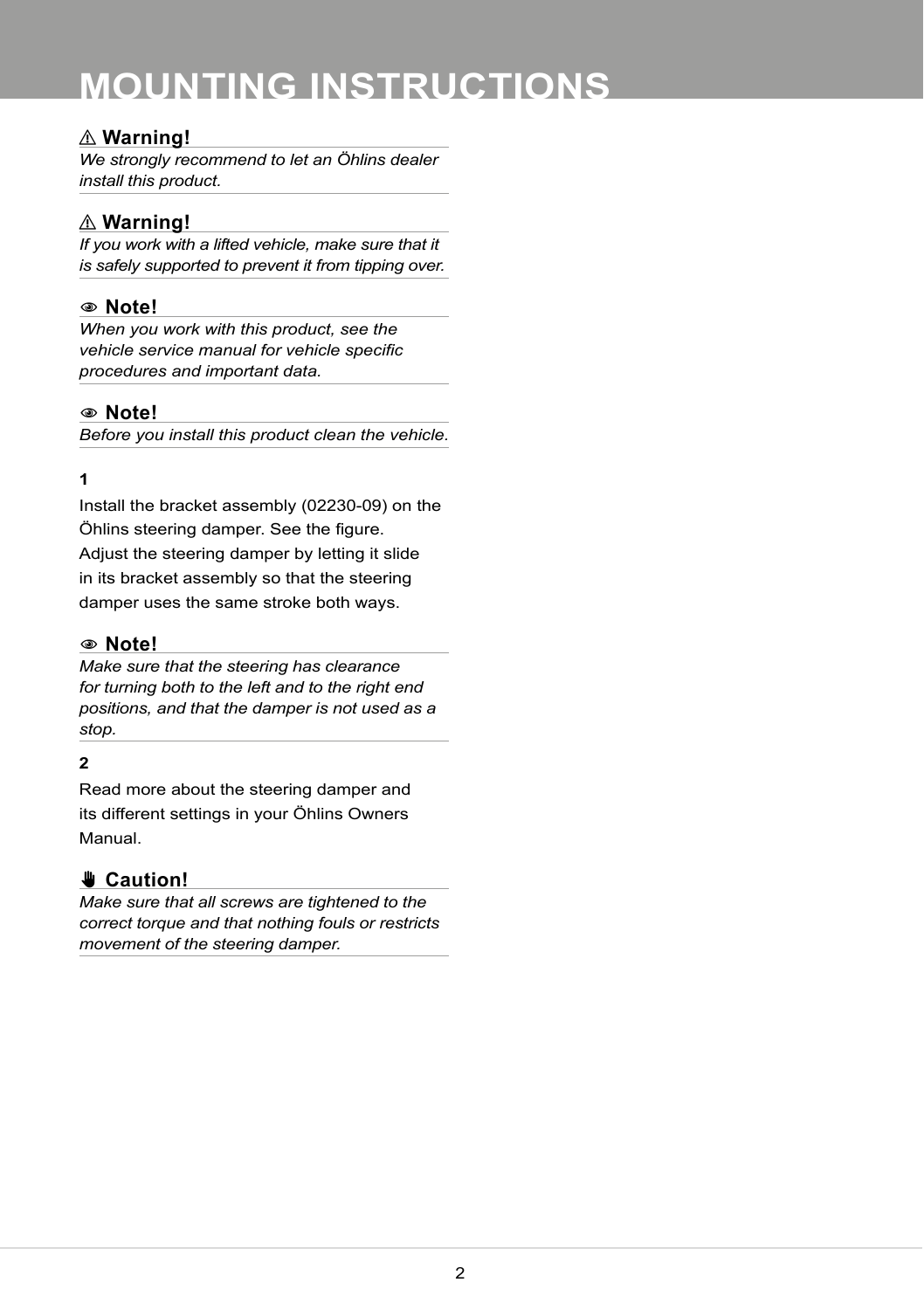# **MOUNTING INSTRUCTIONS**